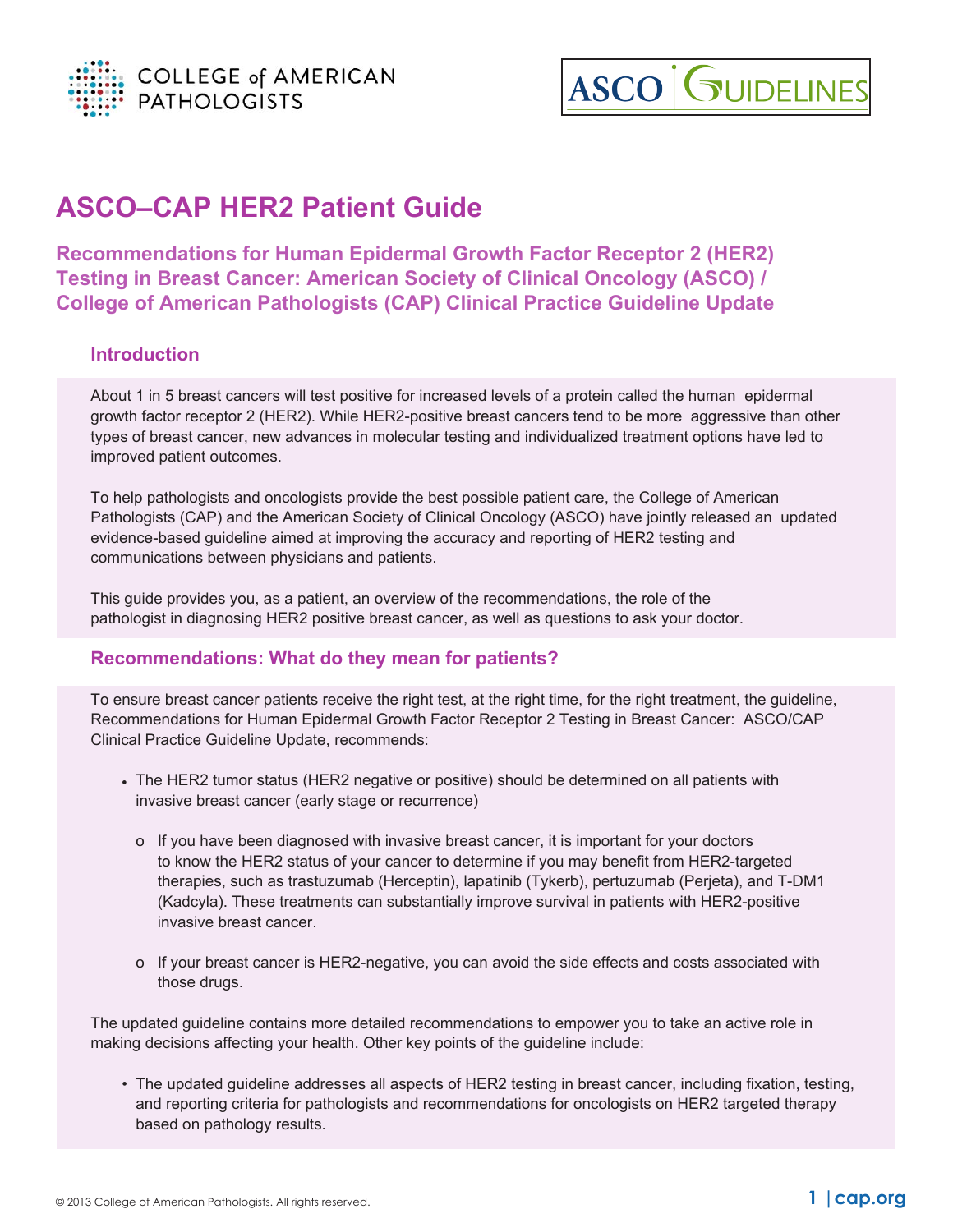

The updated recommendations include key points doctors should discuss with patients regarding HER2 • status, such as reasons for HER2 testing, types of tests used, interpretation of test results, and the potential need for retesting.

**ASCO GUIDELINES** 

The updated recommendations also emphasize the critical need for a close collaboration by all • physicians and health systems involved in the care of breast cancer patients and in the performance of tests that can be used to influence decisions about treatment.

## **The Role of Your Pathologist in Determining HER2 Status**

Pathologists are medical doctors who use laboratory techniques and technology to diagnose and characterize disease. They work with other doctors on the patient care team to guide treatment plans.

For patients with invasive breast cancer, pathologists will further characterize the biology of their breast cancer, which includes HER2 testing. The two FDA-approved methods currently used in the United States to test for HER2 are immunohistochemistry (IHC) and in-situ hybridization (ISH).

Higher numbers (copies) of the *HER2* gene in cancer cells is called amplification. Amplification of the *HER2* gene leads to more copies of the HER2 protein on the surface of breast cancer cells. ISH testing measures how many copies of the *HER2* gene are present inside each cancer cell. IHC testing assesses how much HER2 protein is present on the surface of tumor cells.

## **Questions to Ask Your Doctor**

To learn more about HER2 testing for breast cancer, consider asking your doctor the following questions:

- Has HER2 testing been performed on my cancer?
- What types of tests were used to determine the HER2 status? •
- Can I see a copy of my pathology report? •
- Is the HER2 test result clearly positive or negative? Is there anything borderline or unusual about my results? Is there any reason to consider retesting?
- How will you be using my HER2 test results in my treatment plan?
- If I still have questions, would it be possible to speak with my pathologist to help me understand my test results?
- Is the laboratory performing my testing an accredited laboratory?
- If my cancer has recurred or spread, should the HER2 status be checked again in the new sites of disease?

Patients can ask their physicians the name of the laboratory that performed their testing. Laboratories testing for HER2 should be accredited by an accrediting organization, such as the College of American Pathologists (CAP).